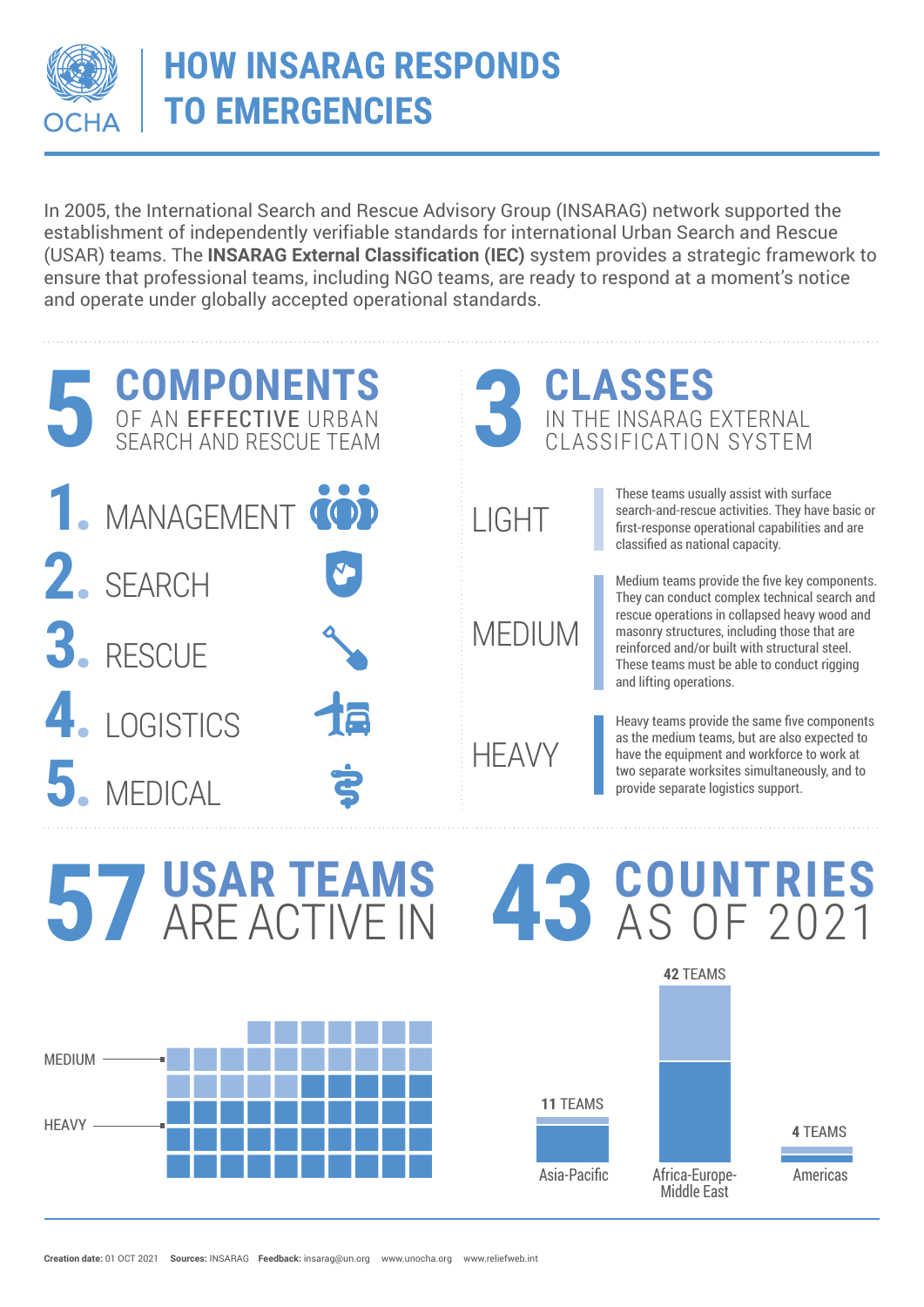



The INSARAG network is divided into three regions that report to the Steering Group, which comprises the Global, Regional and Working Group (WG) Chairs. Every year, a country from the network takes on the role of Regional Chair in their region. The Regional Chairs oversee INSARAG activities in the regions and ensure that INSARAG's aims continue to be pursued at a regional level. This structure ensures that teams are aligned with good practices, as defined and agreed on by the global network.



The boundaries and names shown and the designations used on this map do not imply official endorsement or acceptance by the United Nations.<br>**Creation date:** 01 OCT 2021 **Sources:** INSARAG **Feedback:** insarag@un.org